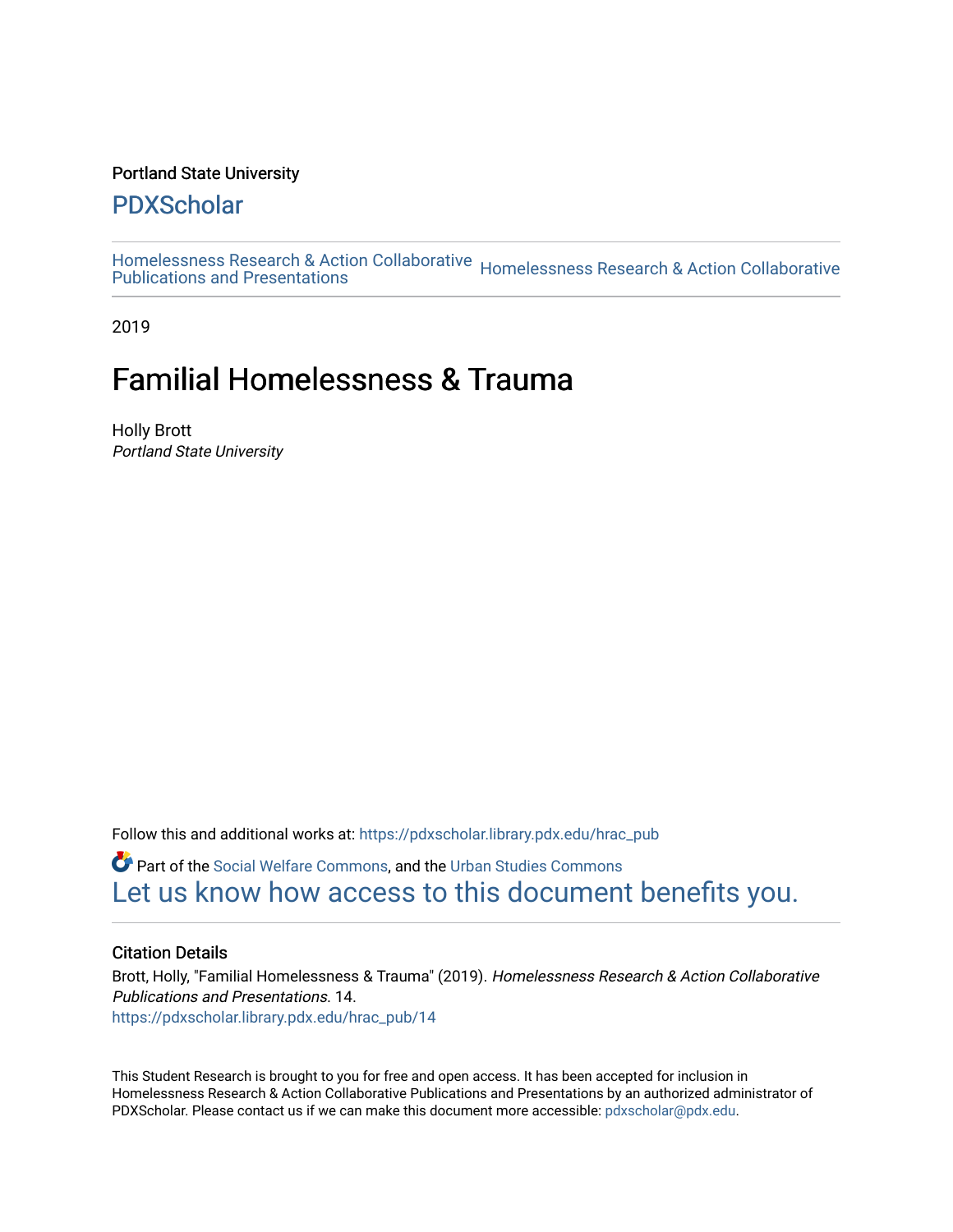# Familial homelessness & trauma

#### Introduction

In 2018, 56,342 homeless families were counted across the United States during point-in-time counts, accounting for 33% of those experiencing homelessness (U.S. Department of Housing and Urban Development [HUD], 2018). Current point-in-time estimates are likely an undercount since they fail to include those who are living doubled-up to avoid staying on the streets or in shelters (Brush, Gultekin, & Grim, 2016). Data gathered utilizing the McKinney-Vento definition of homelessness, which includes doubled-up families, indicates that the number of homeless families is much higher. For example, 16,399 children were living doubled-up in the state of Oregon in 2018 (Oregon Department of Education, 2018). Yet, during the most recent point-in-time count, only 3,337 homeless families were counted in Oregon (United States Interagency Council on Homelessness, 2018). Over half (54.3%) of homeless families counted in Oregon during point-in-time were unsheltered (HUD, 2018).

Inability to afford housing is a major cause of family homelessness (Shinn, Brown, Wood, & Gubits, 2016). Researchers have also found a high prevalence of unaddressed trauma among families experiencing housing insecurity (Gultekin & Brush, 2017). Trauma is a strong emotional response that occurs as a result of external circumstances (Bloom, 1999). A relationship has been found between history of homelessness and poor mental health, suggesting that homelessness itself is a form of trauma (Castellow, Kloos, & Townley, 2015). This review provides an overview of the relationship between familial homelessness and the following sources of trauma: domestic violence, substance use, adverse childhood experiences (ACEs), mental health, and poverty. Following this review, stressors often experienced by homeless families (stigma, parenting while homeless, and child-specific) will be discussed.

## Domestic violence

In 2018, 22,133 children whose mothers were escaping a violent partner were counted in emergency shelters and transitional housing (National Network to End Domestic Violence [NNEDV], 2018). Domestic violence occurs when one partner seeks to overpower the other through the use of psychological, physical, and sexual abuse (CDC, 2018). In violent relationships, economic abuse often occurs as a form of control (Sanders, 2015). For example, an abusive partner may create and maintain dependency by limiting their partner's access to money and preventing employment (Sanders, 2015). When leaving an abuser, survivors of domestic violence typically must sacrifice their housing (O,Campo, Daoud, Hamilton-Wright, & Dunn, 2016; Thomas, Goodman, & Putnins, 2015). Fleeing an abusive partner often places the survivor in a financially unstable situation, which serves as a barrier to obtaining stable housing (Clough, Draughon, Njie-Carr, Rollins, & Glass, 2014). In addition to lack of housing and financial instability, survivors must also overcome the psychological effects of abuse and stalking, search for employment, and raise children as a single parent (Matheson et al., 2015; Long, 2015; O'Campo et al., 2015).

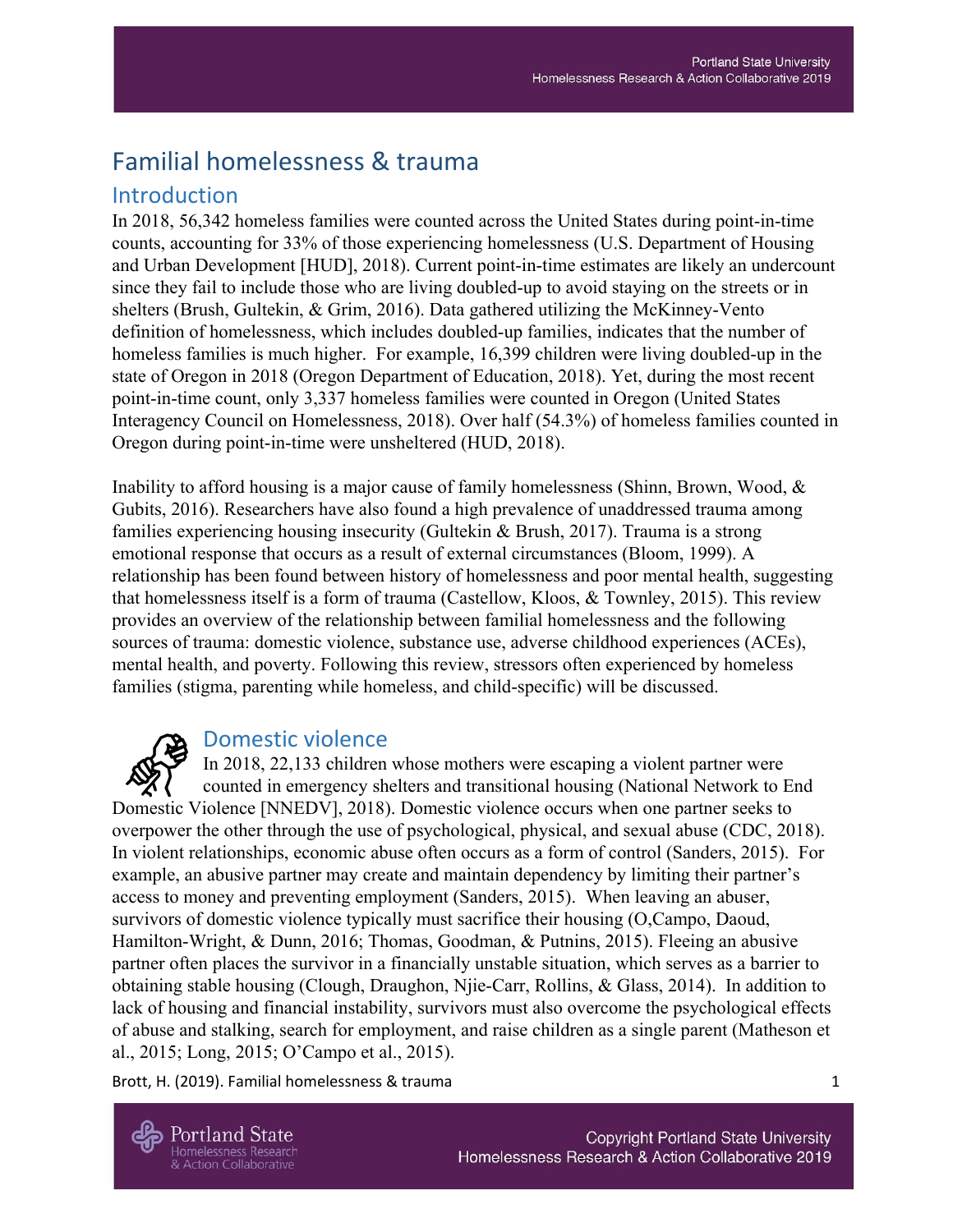Primary intervention efforts for survivors of domestic violence include emergency shelters and transitional housing. In addition to providing a safe space to live, they offer a host of programmatic supports including counseling, parenting classes, and supports for children (Long, 2015). Recent research has also highlighted the effectiveness of providing flexible grant funding to survivors in housing crisis, with 94% of clients reporting that they were stably housed six months after receiving assistance (Sullivan, Bomsta, & Hacskaylo, 2019).

Substance use Women experiencing homelessness with their children are less likely to have used substances within the past 30 days compared to women experiencing homelessness without children (Chambers et al., 2014). However, histories of substance use are somewhat common among homeless mothers. Among one sample, researchers found that 43.2% had a history of lifetime drug dependence (Welch-Lazoritz, Whitbeck, & Armenta, 2015). For some, substance use contributes to their lack of housing (Chatterjee, Yu, & Tishberg, 2018). Qualitative research examining homeless mothers' experiences with opioid use found that for many women, opioid use began by taking pills prescribed to them for a health issue, while others shared that they began using substances while attempting to cope with unaddressed prior trauma, or were first introduced to drugs by family members (Chatterjee et al., 2018).

Improving health, obtaining stable housing, finding purpose, and building a supportive community foster successful recovery from addiction to substances (U.S. Department of Health and Human Services, 2019). Research on effective substance use interventions for individuals experiencing homelessness typically focuses on single men (Tsemberis, Gulcar, & Nakae, 2004). Less is known about which programmatic supports would benefit homeless mothers with children who experience substance use issues and should be the focus of future research.



# Adverse childhood experiences and homelessness

Adverse childhood experiences (ACEs) are traumatic events that occur during childhood (CDC, 2019). Experiencing trauma during development is linked to a myriad of health risks during adulthood (Felitti et al., 1998). Adverse childhood experiences have been linked to episodes of homelessness and food insecurity in adulthood (Sun et al., 2016; Cutuli, Montgomery, Evans-Chase, & Culhane, 2017). Histories of childhood trauma and episodes of housing insecurity are common among mothers residing in transitional housing (Brush, Gultekin, Dowdell, Saint Arnault, & Satterfield, 2018; Williams & Merten, 2015). Given the high prevalence of adverse childhood experiences, providing care that is trauma-informed is essential when working with homeless families (Brush, et al., 2018). Care that is trauma-informed aims to ameliorate the impact of prior trauma through services that acknowledge histories of trauma, are client-driven, and focus on individual strengths (Hopper, Bassuk, & Olivet, 2010).

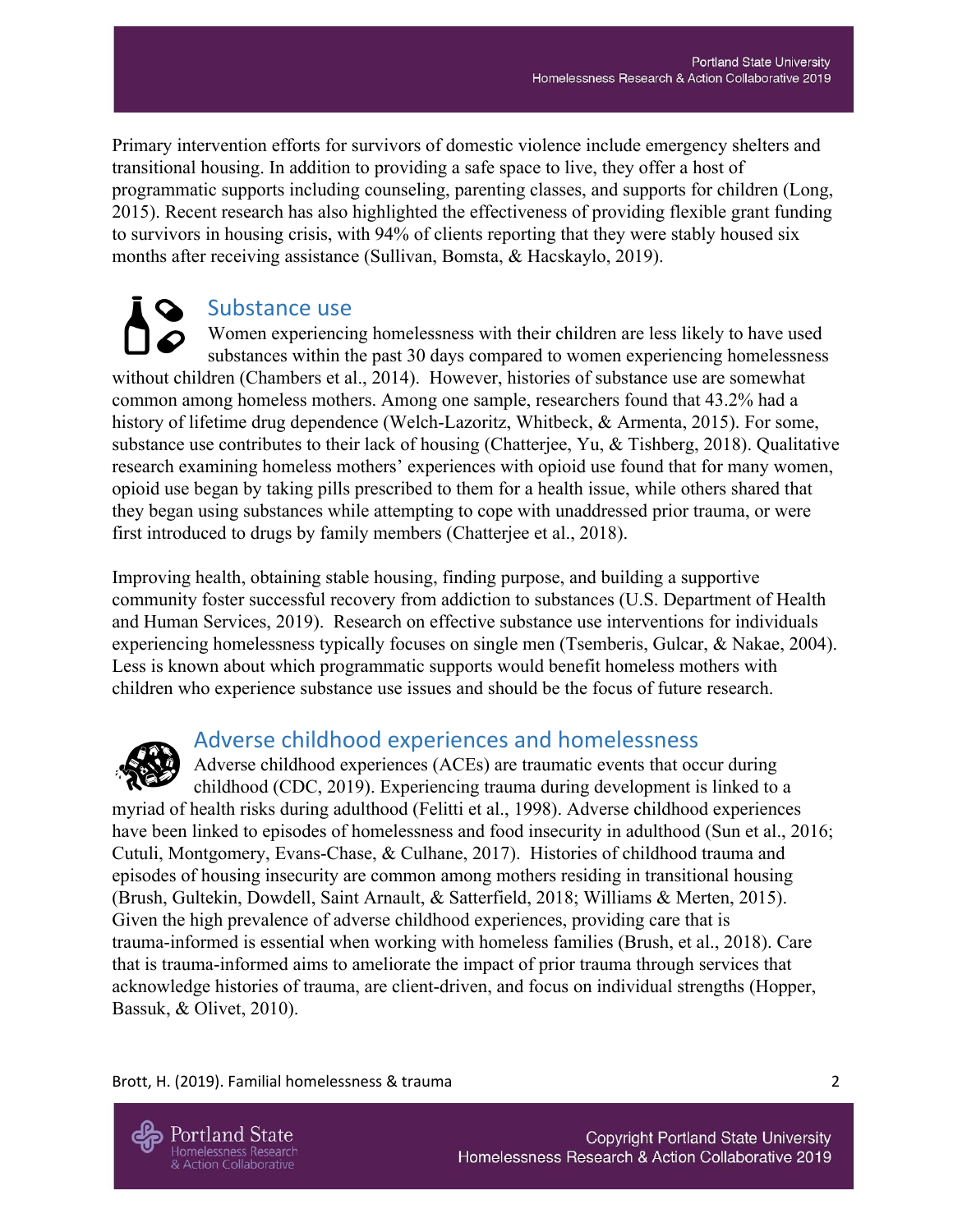

#### Poverty

Parenting young adults are significantly more likely to be homeless due to poverty compared to their childless peers (Narendorf, Jennings, & Maria, 2016). Living in poverty is stressful. Inability to provide for oneself and one's family is a source of shame and a socially isolating experience for many homeless parents (Gultekin, Brush, Baiardi, Kirk, & VanMaldeghem, 2014). Lack of affordable housing and inability to pay rent force many families into homelessness (Sylvestre, Kerman, Polillo, Lee, & Aubry, 2017).

The U.S. Department of Housing and Urban Development [HUD] offers rental assistance to families in poverty experiencing housing insecurity. The Housing Choice Voucher program provides financial assistance that allows families to stay in their current residence, or choose their new home (HUD, n.d.). However, in 2015 only a quarter (24.8%) of families of the 2.9 million households at risk of homelessness received housing assistance (United States Interagency Council on Homelessness [USICH], 2018).



# Mental health

Homeless mothers are more likely to experience depression compared to their stably housed peers (Bassuk & Beardslee, 2014). Poor mental health can serve as a risk factor for homelessness. For example, maternal depression during the post-partum year increases one's risk for homelessness. Specifically, researchers found that depression during the first year of parenting doubled the odds that a mother in poverty would become homeless (Curtis, Corman, Noonan, & Reichman, 2014). On the flipside, the experience of homelessness itself can contribute to poor mental health. History of homelessness, poverty, and multiple moves increases the likelihood of maternal depressive symptoms (Sandel et al., 2018).

Recent research examining the utility of Family Critical Time Interventions (FCTI) (a case management intervention with targeted support during transitions in and out of the shelter system) as an intervention strategy for homeless mothers with mental illness found no differences between women receiving treatment and the control group. Both groups' mental health improved after being housed, highlighting the impact that homelessness has on one's psychological well-being (Samuels, Fowler, Ault-Brutus, Tang & Marcal, 2015). After securing stable housing, experts suggest that care for families should be trauma-informed, emphasize individual strengths, offer services for both the mother and children, and demonstrate cultural competence (Bassuk & Beardslee, 2014).



## Parenting while homeless

Homeless families often live doubled-up, unsheltered, in transitional housing, and stay in emergency shelters. Each of these environments offers unique challenges to parenting.

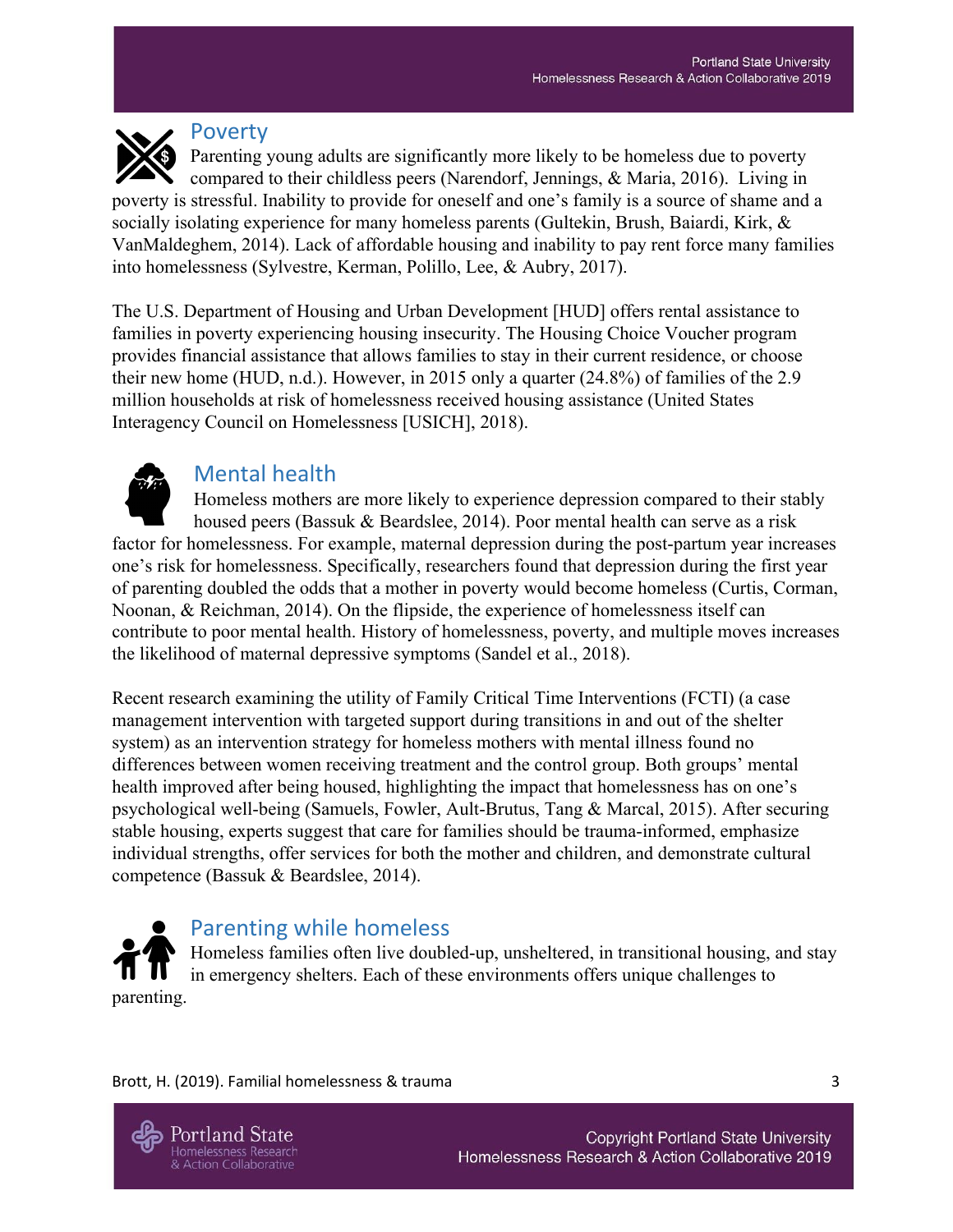Families living in doubled-up situations experience crowded living conditions and a loss of privacy. Living doubled-up has been described as chaotic (Miller, 2015). Parents find it difficult to enforce their own rules and expectations for children while living under someone else's roof (Mayberry, Shinn, Benton, & Wise, 2014). Additionally, although McKinney-Vento expands available services to families living in doubled up situations, many families are not likely to be aware of, or access, resources if they have not openly shared their living arrangement (Miller, 2015).

Parenting in a shelter environment has been described as disempowering (Anthony, Vincent, & Shin, 2017). In addition to experiencing a loss of privacy and crowded living spaces, families in emergency shelters must also adapt to shelter schedules and requirements, which at times may differ from their pre-established rules and routines. (Azim, MacGillivray, & Heise, 2019). Adapting to parenting within a shelter environment is further complicated by increased behavioral issues often exhibited by children upon program entry; and negative parenting influences exhibited by other shelter residents (Holtrop et al., 2015; Sylvestre et al., 2018). These challenges are problematic given the relationship between parenting satisfaction and level of stress while parenting in a shelter environment, with mothers experiencing higher levels of stress reporting less satisfaction with their parenting (Alleyne-Green, Kulick, & DeLoach McCutcheon, 2019).



# Stigma during service delivery

Homeless parents have reported feeling stigmatized in the shelter environment. Qualitative research that sought to contextualize the experiences of homeless mothers living in a shelter and gain staff insights on barriers to achieving stable housing found that mothers felt stigmatized by shelter staff while accessing services. Mothers interviewed described feeling "mislabeled as lazy"**,** while shelter staff described participants as "in need of a stronger work ethic" (Gultekin et al., 2014, p. 403). Parents have also reported feeling judged by their parenting choices. For example, mothers have expressed feeling as though shelter staff second-guess their parenting instincts due to their histories of substance use (Azim et al., 2019).

Stigma is further perpetuated by fellow residents. During a program evaluation seeking to identify barriers to program completion, barriers most often discussed by both staff and residents were not programmatic, but instead were stigmatic mindsets in which residents who did not complete the program successfully were not trying hard enough (Brott, Kornbluh, Incaudo, & Banks, 2018). Staff and residents alike shared these belief systems, highlighting the degree to which residents internalize societal beliefs and cast judgment on one another.

Child-specific stressors during homelessness Certain stressors while homeless affect children exclusively. Children often exhibit increased internalizing and externalizing behaviors at program entry (Herbers, Cutuli, Monn, Narayan, Masten, 2014). Adolescents experiencing homelessness with their families reported more self-harm and suicidal behaviors compared to their stably housed peers,

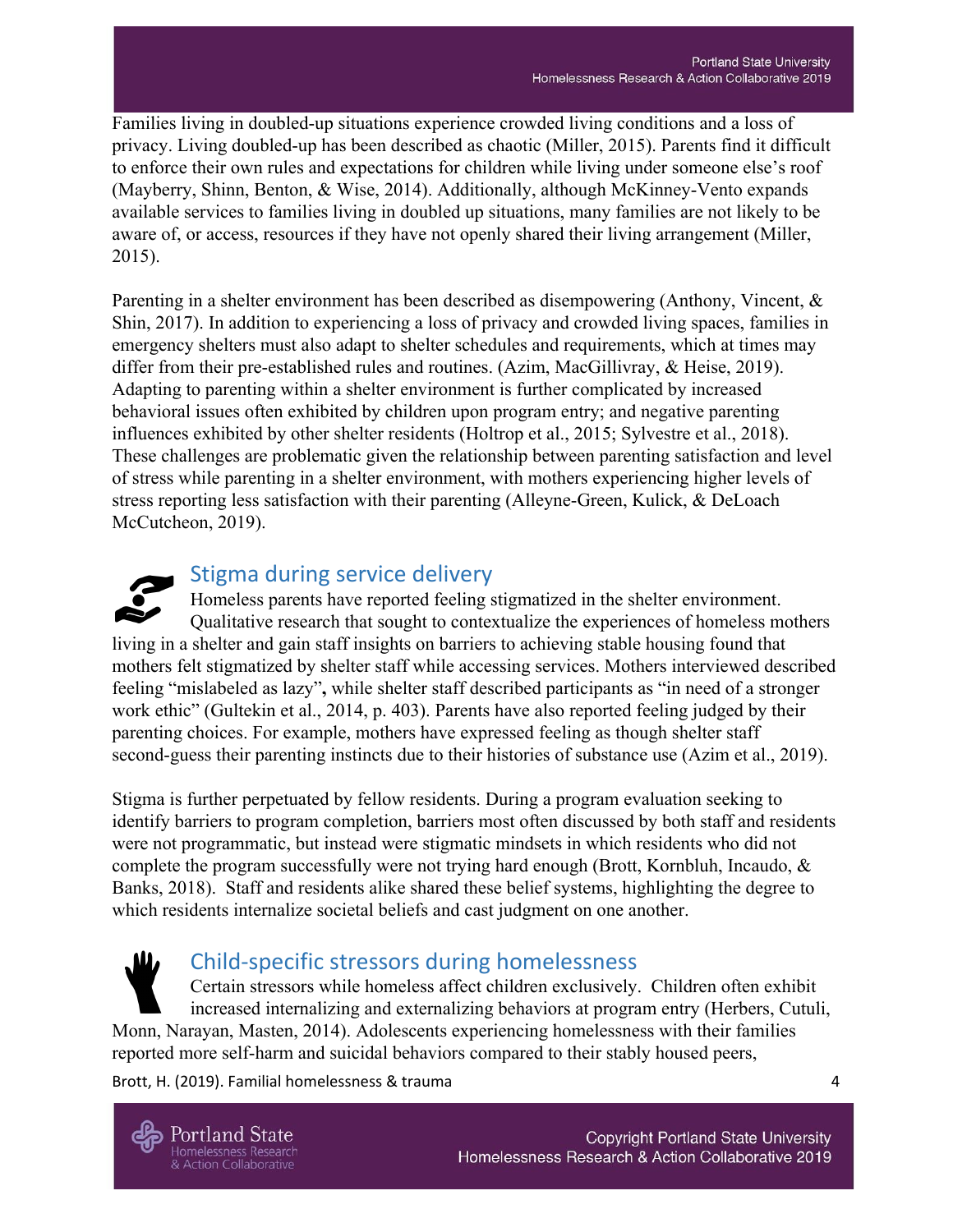highlighting the emotional trauma that occurs when one lacks stable housing (Barnes, Gilbertson, & Chatterjee, 2018).

While homeless, children also experience difficulties at school. While the McKinney-Vento act offers children the option to be bussed to their school of origin (i.e. the school they were enrolled in prior to experiencing homelessness), homeless children tend to switch schools based on where their parents are receiving services, requiring them to continuously adapt to a new environment (Miller, 2015). Additionally, homelessness affects a child's ability to access education. Children living in a shelter environment are absent from school than poor children who are housed, or children living in doubled-up situations (Deck, 2016).

## **Conclusion**

Families make up one-third of the homeless population in the United States (HUD, 2018). Homeless families experience a host of traumas, including multigenerational poverty, histories of domestic violence, substance use, and poor mental health. While accessing services, many report increased behavioral and emotional symptoms in their children, difficulties parenting, and feeling stigmatized. Given the prevalence of families experiencing homelessness and of trauma experienced both prior to, and after becoming homeless, care for these families should be individualized, comprehensive, and acknowledge histories of trauma.

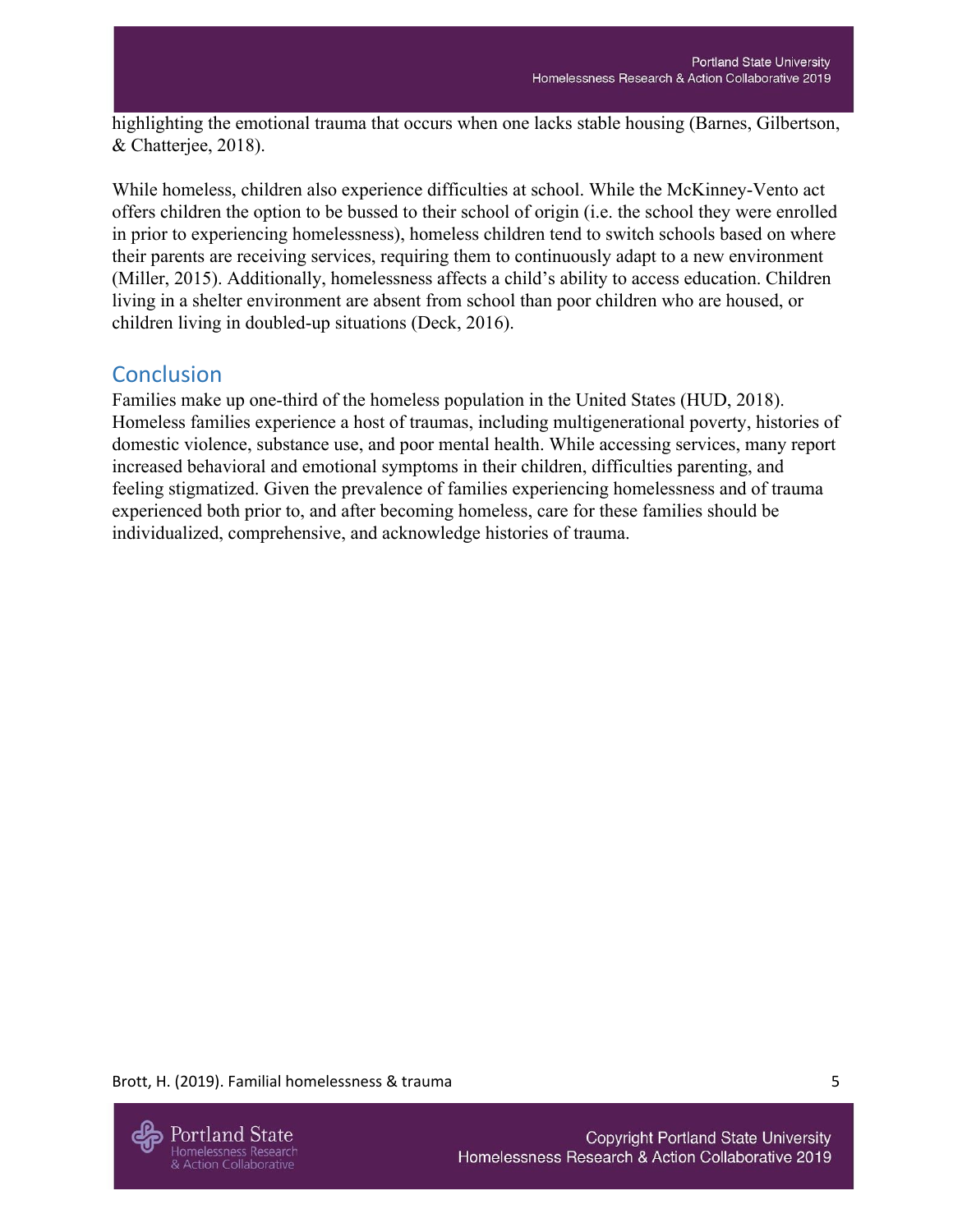#### References

- Alleyne-Green, B., Kulick, A., & DeLoach McCutcheon, K. P. (2019). Parenting Satisfaction Among Homeless Caregivers. *Journal of Family Issues*, *40*(1), 33-47.
- Anthony, E. R., Vincent, A., & Shin, Y. (2018). Parenting and child experiences in shelter: A
- qualitative study exploring the effect of homelessness on the parent–child relationship. *Child & Family Social Work*, *23*(1), 8-15.
- Azim, K. A., MacGillivray, L., & Heise, D. (2019). Mothering in the margin: a narrative inquiry
- of women with children in a homeless shelter. *Journal of Social Distress and the Homeless*, *28*(1), 34-43.
- Barnes, A. J., Gilbertson, J., & Chatterjee, D. (2018). Emotional health among youth experiencing family homelessness. *Pediatrics*, *141*(4), e20171767.
- Bassuk, E. L., & Beardslee, W. R. (2014). Depression in homeless mothers: Addressing an unrecognized public health issue. *American Journal of Orthopsychiatry*, *84*(1), 73.
- Bloom, S. L. (1999). Trauma theory abbreviated.
- Brott, H., Kornbluh, M., Incaudo, G., Banks, L., & Reece, J. (2019). Placing a spotlight on rural
- homelessness: Identifying the barriers and facilitators to successfully supporting homeless families within rural communities. *Journal of Poverty*, *23*(3), 179-201.
- Brush, B. L., Gultekin, L. E., Dowdell, E. B., Saint Arnault, D. M., & Satterfield, K. (2018).
- Understanding trauma normativeness, normalization, and help seeking in homeless mothers. *Violence against women*, *24*(13), 1523-1539.
- Brush, B. L., Gultekin, L. E., & Grim, E. C. (2016). The data dilemma in family homelessness. *Journal of health care for the poor and underserved*, *27*(3), 1046-1052.
- Castellow, J., Kloos, B., & Townley, G. (2015). Previous homelessness as a risk factor for recovery from serious mental illnesses. *Community mental health journal*, *51*(6), 674-684. Center for Disease Control [CDC]. (2019). *Adverse childhood experiences*. Retrieved from:

#### [https://www-cdc](https://www-cdcgov.proxy.lib.pdx.edu/violenceprevention/childabuseandneglect/acestudy/index.html)

[gov.proxy.lib.pdx.edu/violenceprevention/childabuseandneglect/acestudy/index.html](https://www-cdcgov.proxy.lib.pdx.edu/violenceprevention/childabuseandneglect/acestudy/index.html) Center for Disease Control [CDC]. (2018). *Intimate partner violence*. Retrieved from:

#### [https://www-cdc](https://www-cdcgov.proxy.lib.pdx.edu/violenceprevention/intimatepartnerviolence/index.html)

[gov.proxy.lib.pdx.edu/violenceprevention/intimatepartnerviolence/index.html](https://www-cdcgov.proxy.lib.pdx.edu/violenceprevention/intimatepartnerviolence/index.html)

- Chambers, C., Chiu, S., Scott, A. N., Tolomiczenko, G., Redelmeier, D. A., Levinson, W., &
- Hwang, S. W. (2014). Factors associated with poor mental health status among homeless women with and without dependent children. *Community mental health journal*, *50*(5), 553-559.
- Chatterjee, A., Yu, E. J., & Tishberg, L. (2018). Exploring opioid use disorder, its impact, and
- treatment among individuals experiencing homelessness as part of a family. *Drug and alcohol dependence*, *188*, 161-168.
- Clough, A., Draughon, J. E., Njie-Carr, V., Rollins, C., & Glass, N. (2014). 'Having housing
- made everything else possible': Affordable, safe and stable housing for women survivors of violence. *Qualitative social work*, *13*(5), 671-688.
- Curtis, M. A., Corman, H., Noonan, K., & Reichman, N. E. (2014). Maternal depression as a risk factor for family homelessness. *American journal of public health*, *104*(9), 1664-1670.
- Cutuli, J. J., Montgomery, A. E., Evans-Chase, M., & Culhane, D. P. (2017). Childhood
- adversity, adult homelessness and the intergenerational transmission of risk: a population-representative study of individuals in households with children. *Child & Family Social Work*, *22*(1), 116-125.
- Deck, S. M. (2017). School outcomes for homeless children: differences among sheltered, doubled-up, and poor, housed children. *Journal of Children and Poverty*, *23*(1), 57-77.
- Felitti, V. J. (1998). The relationship of adult health status to childhood abuse and household dysfunction. *American Journal of Preventive Medicine*, *14*, 245-258.

Gultekin, L., & Brush, B. L. (2017). In their own words: Exploring family pathways to housing

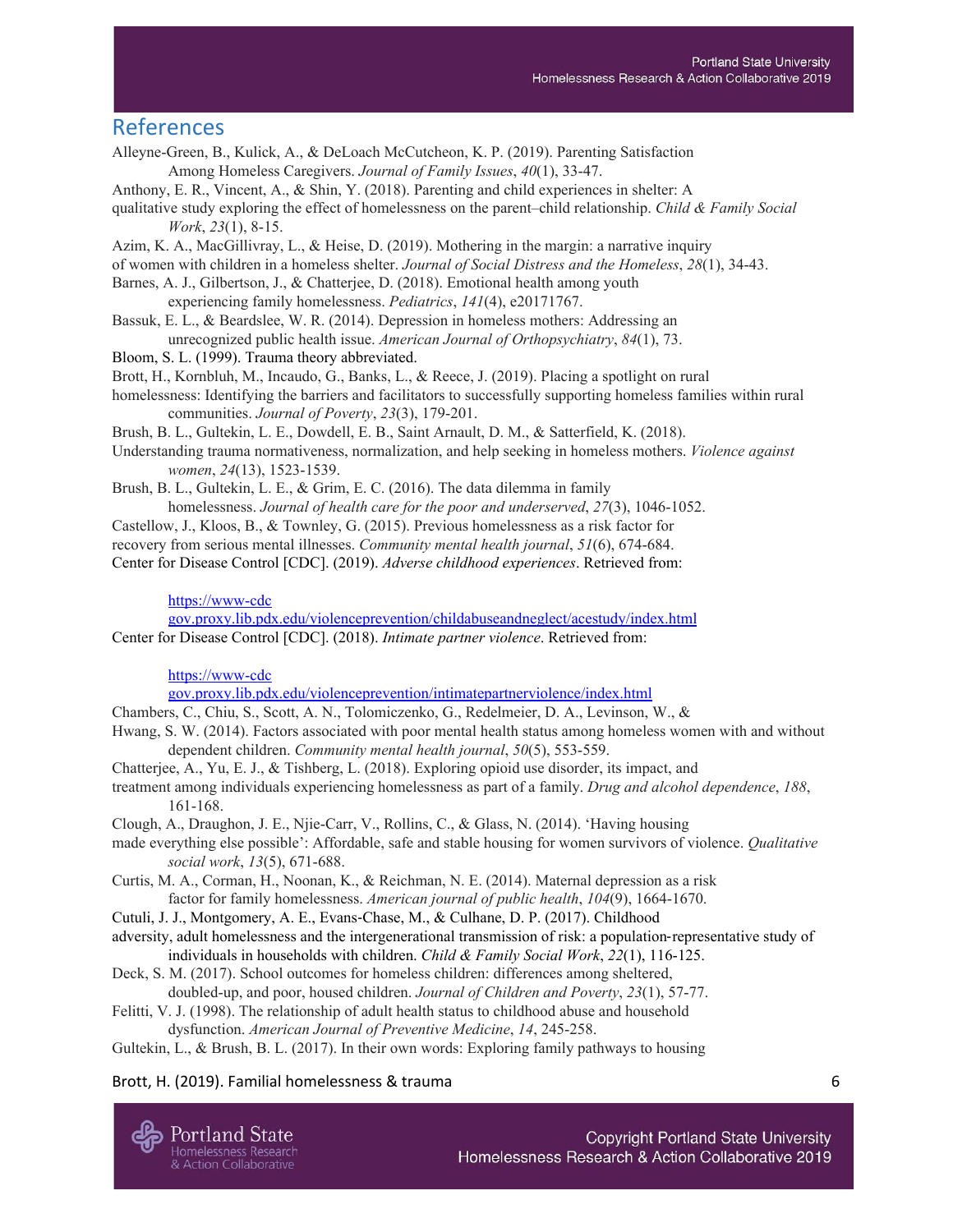instability. *Journal of family nursing*, *23*(1), 90-115. Gültekin, L., Brush, B. L., Baiardi, J. M., Kirk, K., & VanMaldeghem, K. (2014). Voices from the street: Exploring the realities of family homelessness. *Journal of family nursing*, *20*(4), 390-414. Herbers, J. E., Cutuli, J. J., Monn, A. R., Narayan, A. J., & Masten, A. S. (2014). Trauma, adversity, and parent–child relationships among young children experiencing homelessness. *Journal of abnormal child psychology*, *42*(7), 1167-1174. Holtrop, K., Chaviano, C. L., Scott, J. C., & McNeil Smith, S. (2015). Identifying relevant

components to include in a parenting intervention for homeless families in transitional housing: Using parent input to inform adaptation efforts. *American Journal of Orthopsychiatry*, *85*(6), 600.

Hopper, E., L Bassuk, E., & Olivet, J. (2010). Shelter from the storm: Trauma-informed care in homelessness services settings. *The Open Health Services and Policy Journal*, *3*(1).

Long, S. M. (2015). Navigating homelessness and navigating abuse: How homeless mothers find transitional housing while managing intimate partner violence. *Journal of community psychology*, *43*(8), 1019-1035. Matheson, F. I., Daoud, N., Hamilton-Wright, S., Borenstein, H., Pedersen, C., & O'Campo, P. (2015). Where did she go? The transformation of self-esteem, self-identity, and mental well-being among women

who have experienced intimate partner violence. *Women's health issues*, *25*(5), 561-569. Mayberry, L. S., Shinn, M., Benton, J. G., & Wise, J. (2014). Families experiencing housing instability: the effects of housing programs on family routines and rituals. *American Journal of*

*Orthopsychiatry*, *84*(1), 95.

Miller, P. M. (2015). Families' experiences in different homeless and highly mobile settings: Implications for school and community practice. *Education and Urban Society*, *47*(1), 3-32. Narendorf, S. C., Jennings, S. W., & Maria, D. S. (2016). Parenting and homeless: Profiles of young adult mothers and fathers in unstable housing situations. *Families in Society*, *97*(3), 200-211. National Network to End Domestic Violence [NNEDV]. (2018). *13 th annual domestic violence*

*counts report.* [PDF file]. Retrieved from: <https://nnedv.org/mdocs-posts/2018-report/> O'Campo, P., Daoud, N., Hamilton-Wright, S., & Dunn, J. (2016). Conceptualizing housing instability: Experiences with material and psychological instability among women living with partner violence.

*Housing Studies*, *31*(1), 1-19.

Oregon Department of Education. (2018). *Homeless students in Oregon* [PDF file]. Retrieved from:

[https://www.oregon.gov/ode/schools-and-districts/grants/ESEA/McKinney-Vento/Documents/State%20Su](https://www.oregon.gov/ode/schools-and-districts/grants/ESEA/McKinney-Vento/Documents/State%20Summary%20Data%2017-18%20for%20web.pdf) [mmary%20Data%2017-18%20for%20web.pdf](https://www.oregon.gov/ode/schools-and-districts/grants/ESEA/McKinney-Vento/Documents/State%20Summary%20Data%2017-18%20for%20web.pdf)

Samuels, J., Fowler, P. J., Ault-Brutus, A., Tang, D. I., & Marcal, K. (2015). Time-limited case management for homeless mothers with mental health problems: Effects on maternal mental health. *Journal of the Society for Social Work and Research*, *6*(4), 515-539.

Sandel, M., Sheward, R., de Cuba, S. E., Coleman, S. M., Frank, D. A., Chilton, M. & Ochoa, E.

(2018). Unstable housing and caregiver and child health in renter families. *Pediatrics*, *141*(2), e20172199.

Sanders, C. K. (2015). Economic abuse in the lives of women abused by an intimate partner: A qualitative study. *Violence against women*, *21*(1), 3-29.

Shinn, M., Brown, S. R., Wood, M., & Gubits, D. (2016). Housing and service interventions for

families experiencing homelessness in the United States: An experimental evaluation. *European journal of homelessness*, *10*(1), 13.

Sullivan, C. M., Bomsta, H. D., & Hacskaylo, M. A. (2019). Flexible funding as a promising

strategy to prevent homelessness for survivors of intimate partner violence. *Journal of interpersonal violence*, *34*(14), 3017-3033.

Sun, J., Knowles, M., Patel, F., Frank, D. A., Heeren, T. C., & Chilton, M. (2016). Childhood

adversity and adult reports of food insecurity among households with children. *American journal of preventive medicine*, *50*(5), 561-572.

Sylvestre, J., Kerman, N., Polillo, A., Lee, C. M., & Aubry, T. (2017). A profile of families in